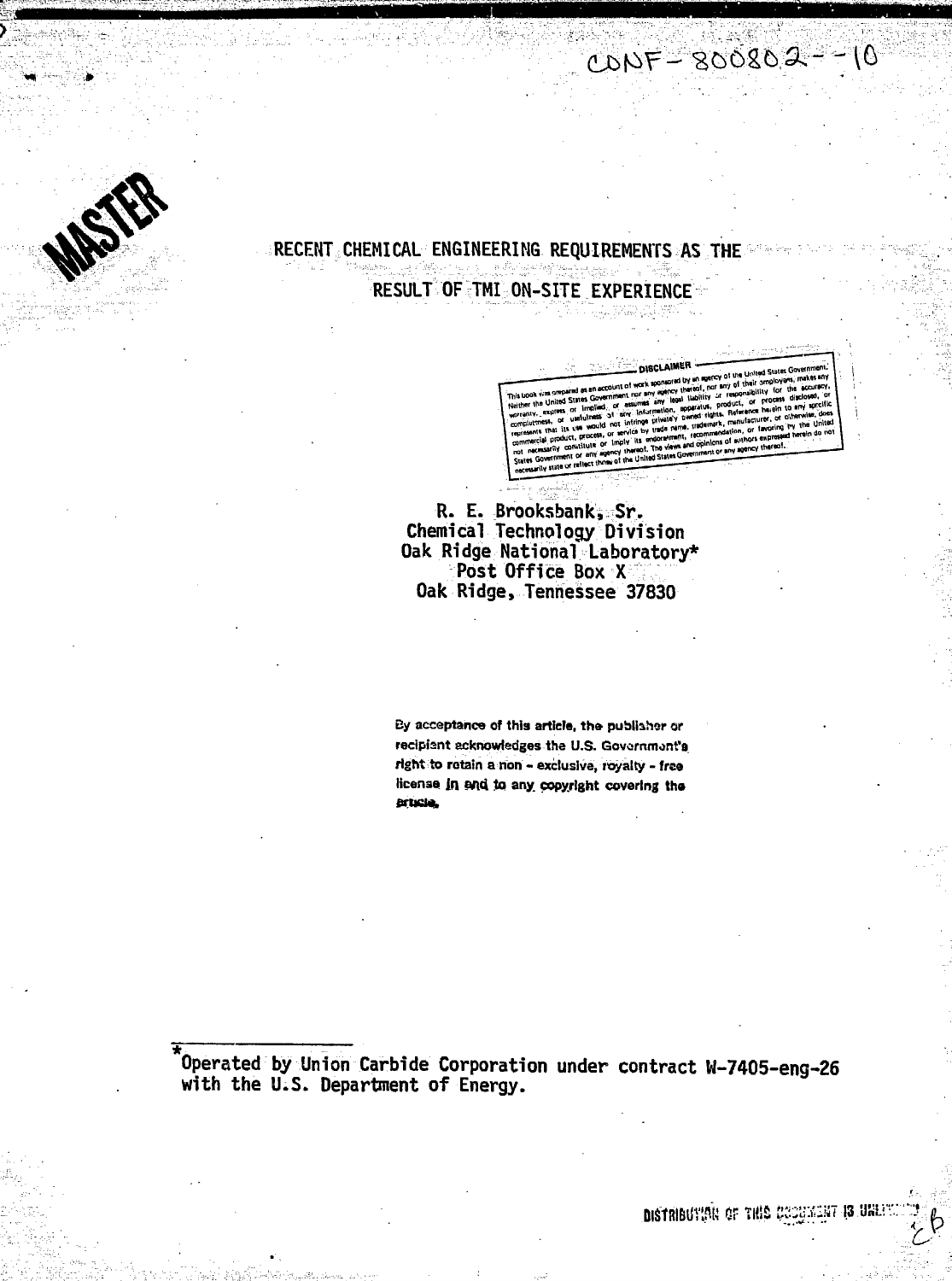# RECENT CHEMICAL ENGINEERING REQUIREMENTS AS THE RESULT OF TMI ON-SITE EXPERIENCE

# Introduction

Shortly after the TMI accident, it was recognized that the status and objective of the TMI site was transformed from that of being an electrical power-producing function to that of being a radiochemical processing plant. The rupture of the reactor's fuel cladding within the reactor vessel and the subsequent transfer of fission products to the primary coolant as the accident proceeded brought about this change. As the accident continued, the contaminated water also found its way into both the Reactor Containment Building and the Auxiliary Building. In addition to the problems brought about by contaminated water, volatile gaseous fission products (I, Xe, and Kr) were released from the reactor system, which represented a potential problem for the environment. The major role of the chemical engineering discipline under these conditions then became one of effluent control during these early phases.

As the investigative work concerning the post-accident period comes to light, it will become apparent that chemical engineers and flowsheet and analytical chemists played a significant role in the recovery of TMI. Work in the area of effluent control, waste handling, analytical service, flowsheet development, and decontamination will all be regarded as significant. Successful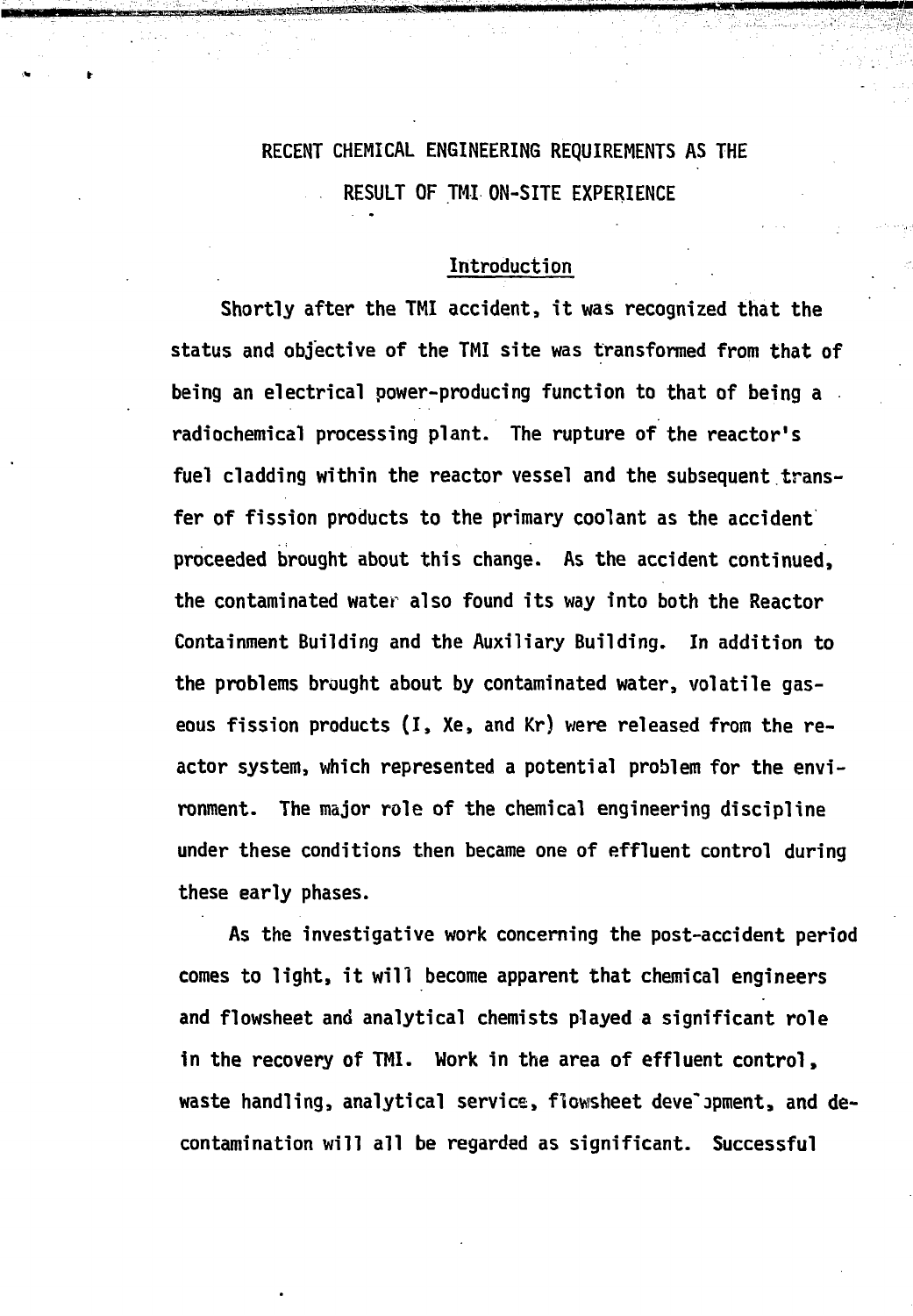**efforts to assist TMI in these specific areas were made possible by the close working relationship betweenchemical engineers and chemists.**

# **Chemical Engineering Assistance Requested as the Result of the Acci dent**

**On March 30, 1979, 2 days after the accident, requests for chemical engineering assistance to TMI were formally made by several concerned organizations, including General Public Utilities Corporation (GPU), NRC, DOE, and the Electric Power Research Institute (EPRI). Because many of the problems created by the accident pertained to radiochemical engineering, the Chemical Technol**ogy Division<sup>1</sup> of the Oak Ridge National Laboratory was selected **to provide this service. The first chemical engineers were sent to the site on April 1, 1979. As work continued during the emergency and other tasks of a chemical engineering nature were recognized, additional staff members were requested for on-site assistance. A total of ten chemical engineers from this task group participated in the emergency operations over a critical 3-month period. In addition to the on-site assignments, other chemical engineering staff members provided backup support to these individuals. Personnel from the Analytical Chemistry Division and senior flowsheet chemists were also employed on a continuous basis**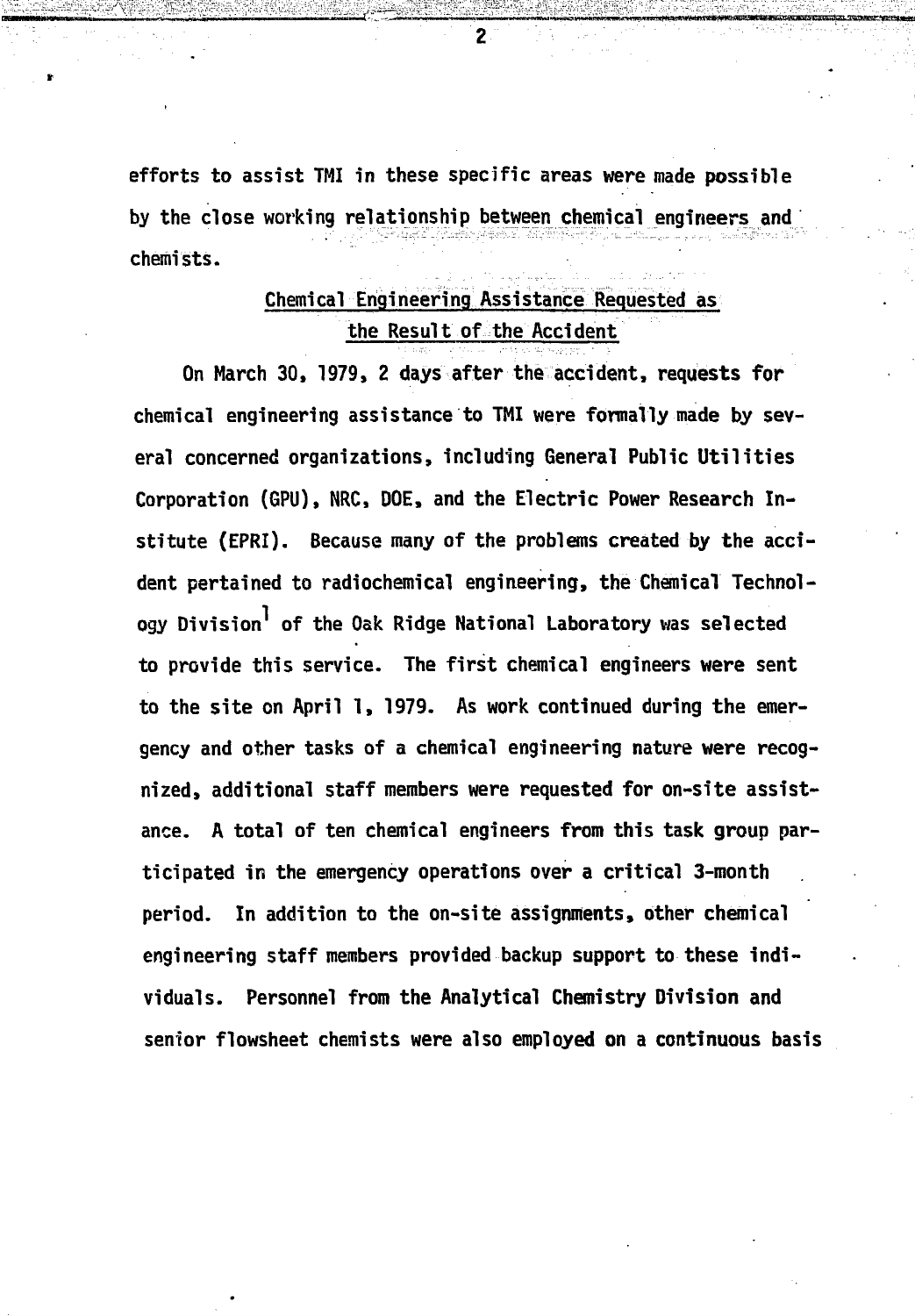**at ORNL to interpret the data obtained from the many samples sent to ORNL from TMI. The major objective of the on-site chemical engineering group was to provide advice and guidance to the technical management staff of GPU. Efforts of the waste management group were specifically aimed at effluent control problems. Their objectives included**

- stopping the release of  $^{131}$ I to the environment: 1.
- 2. providing conceptual designs for water storage and processing facilities that were adequately contained:
- 3. providing guidance for handling surface and equipment contamination.

**OhN<sup>1</sup>- assistance to TMI continues within the chemical engineering areas of flowsheet developmant and verification of processes pre**pared for use in the decontamination of high-activity-level water **pared for use in the decontamination of high-activity-level water** (HALW).

**(HALW).**

As the result of this experience, a series of recommendations **As the result of this experience, a series of recommendations** have been made to improve the operations within the nuclear option **have been made to improve the operations within the nuclear option** as they relate to potential emergencies. The Department of Energy **as they relate to potential emergencies. The Department of Energy is actively reviewing the "lessons learned" from the accident and** the ongoing post-accident cleanup experience<sup>2</sup> in an attempt to establish generic needs for an improved system. Many of the topics selected for this session directly resulted from the on-site involvement of chemical engineers at TMI. Perhaps a discussion of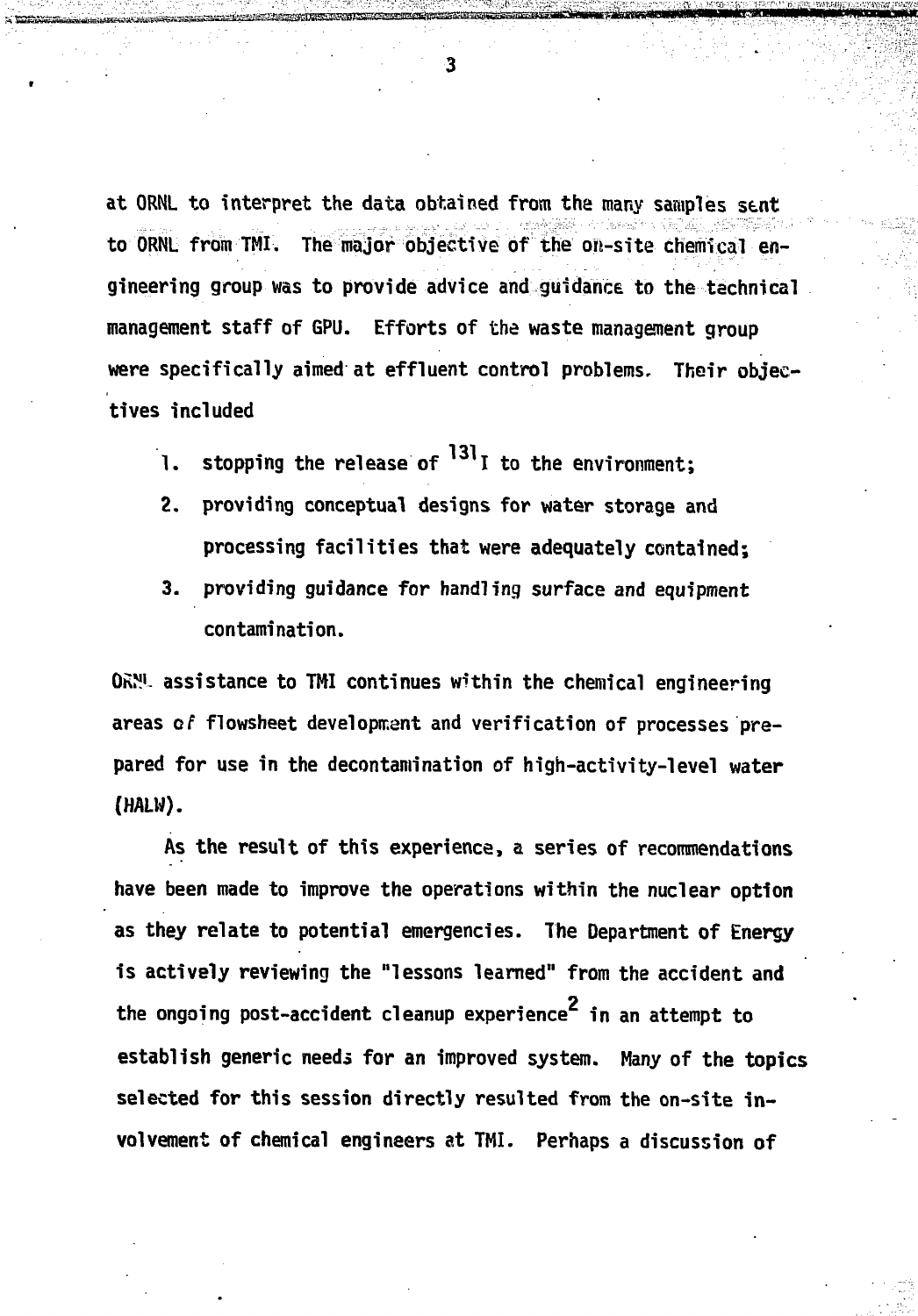**the technical conditions that existed after the accident coupled with an understanding of the various tasks undertaken by chemical engineers might serve as a meaningful exercise toward understanding the future role of chemical engineers.**

# **Control of Gaseous Effluents**

**The control of radioactive off-gases has been a primary concern in the field of radiochemical reprocessing of irradiated fuel, and chemical engineers with this background were intially assigned the task of assisting in this vital area.**

**An assessment of the condition of the off-gas handling and treatment system and support buildings was begun shortly after the accident and is still in progress. The immediate problem following the accident was the release of iodine and the noble gases in excess of release specifications for normal operations. Because iodine has a more pronounced effect on the health and welfare of the downstream population, serious attention was given to the effectiveness of the charcoal traps designed to remove this isotope. Both downstream and upstream samples of the charcoal traps contained in the Unit 2 Auxiliary 2 and Fuel Handling Buildings, through which all gaseous releases from TMI-2 emanated, indicated that the traps were ineffective in removing the iodine. Problems inherent in establishing the effectiveness of the off-gas removal systems involved high radiation levels surrounding both the monitoring equipment and the traps**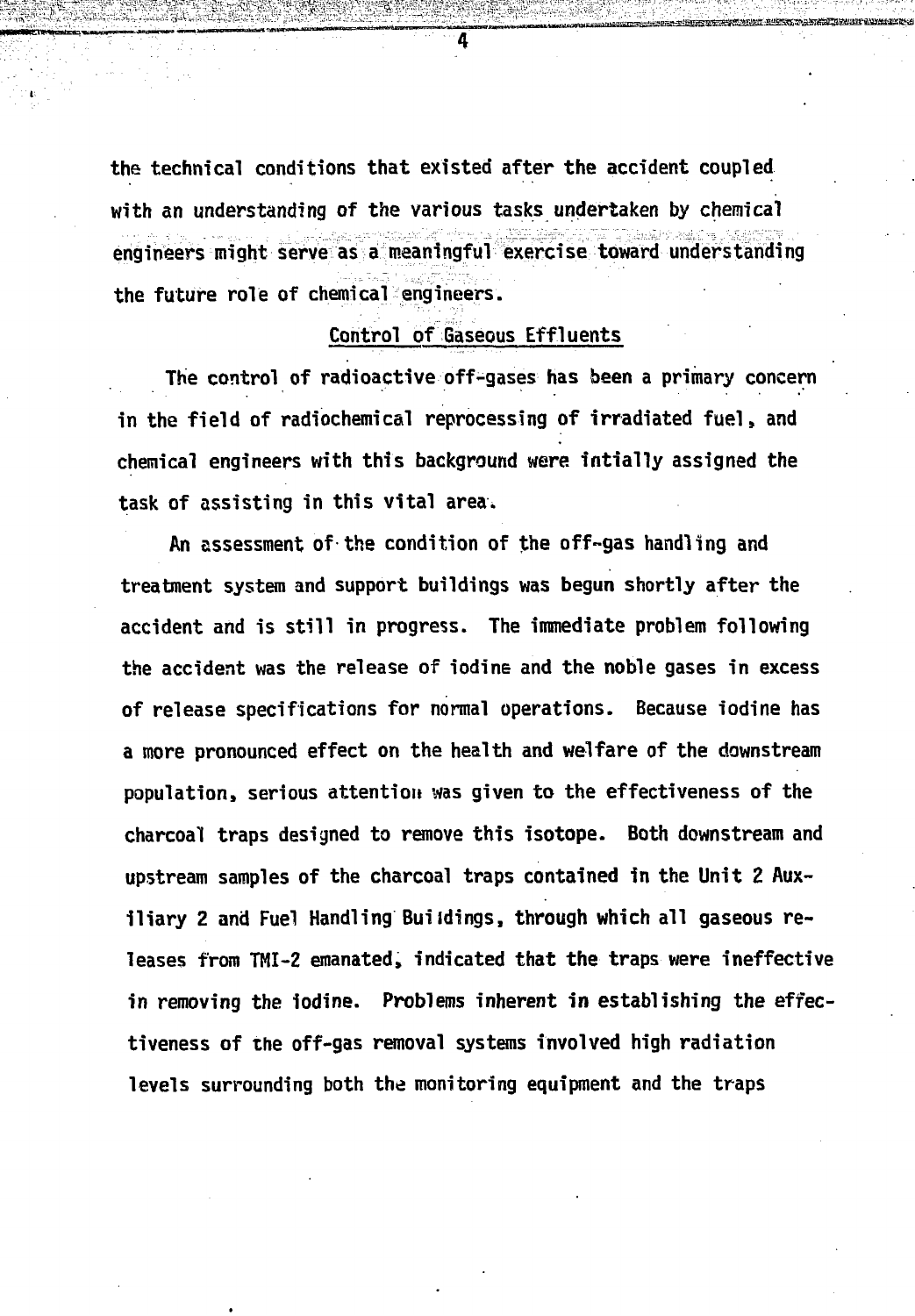**themselves. Figure 1 shows a schematic representation of the offgas system itnmediately following the accident.**

5.

**. Results of the tests conducted on the iodine trapping efficiency of the charcoal units within the Unit 2 Auxiliary and Fuel Handling Buildings indicated that all the traps should be replaced. Therefore, a total of 300 traps were changed (180 in the Auxiliary Building and 120 in the Fuel Handling Building) throughout the period April 20 to May 3.**

**Because the reactor system had not yet stabilized from the standpoint of the natural convection cooling mode and the primary** loop contained an estimated 6 x 10<sup>6</sup> Ci of iodine, the decision was **made to provide the existing off-gas trains with a supplemental system. This system, which contained four trains with a total treatment capacity of 100,000 cfm, was located in Pasco, Washington. It was flown to the TMI-2 site for installation on the Unit 2 Auxil**iary Building roof and was placed on-stream on May 3, 1979. Cur**rently, three of the four trains are in operation. Figure 2 summarizes, in schematic fashion, the overall modifications made to the off-gas system. An additional modification (also shown in the figure) is the capping of the stack vent; this provided an extra margin of safety. Figure 3 represents, in schematic fashion, a his**tory of the <sup>131</sup>I releases and the results of the modifications.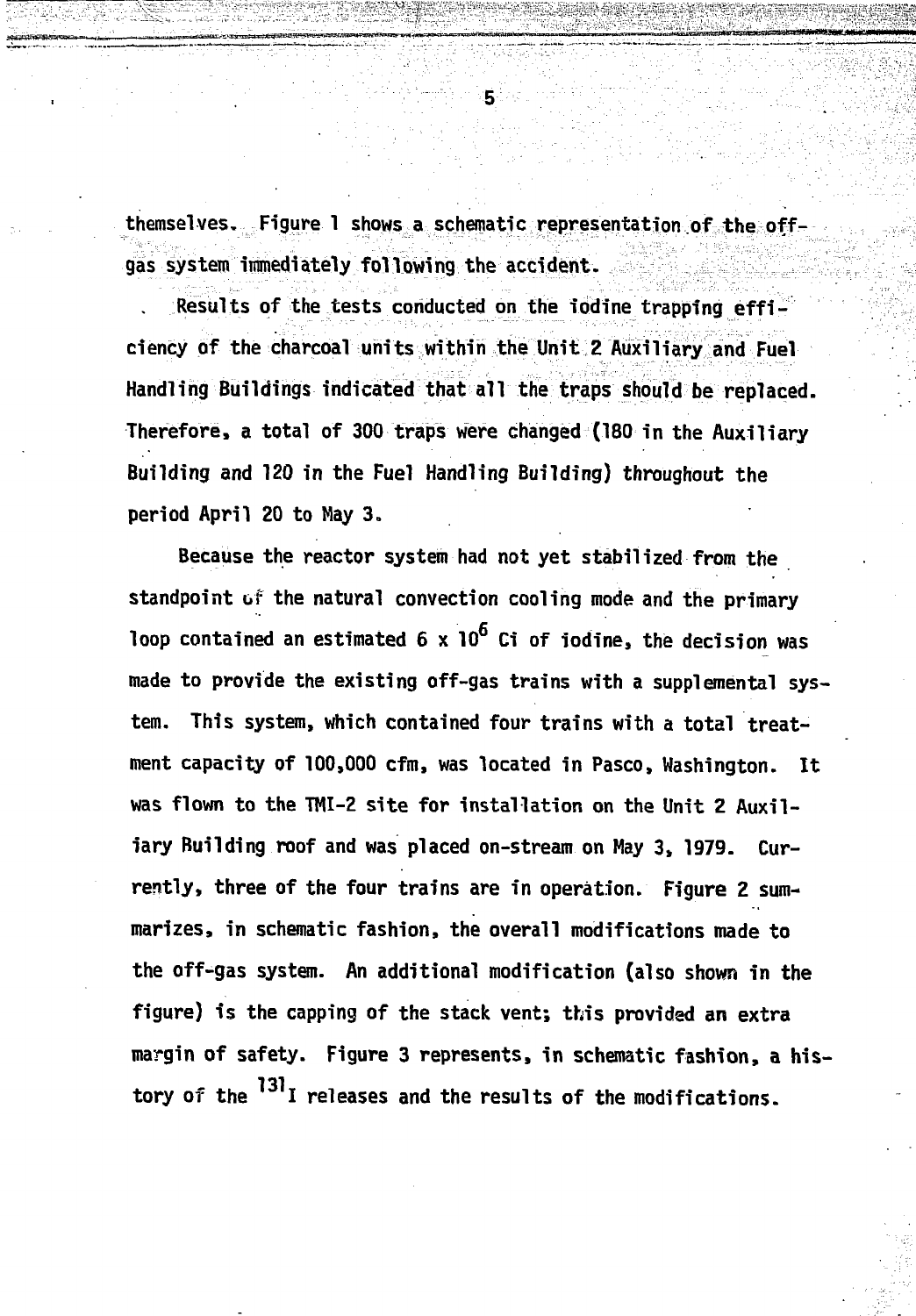ORNL Dwg 79-13229ARI

ખેતરી



Fig. I. Off-gas system following accident.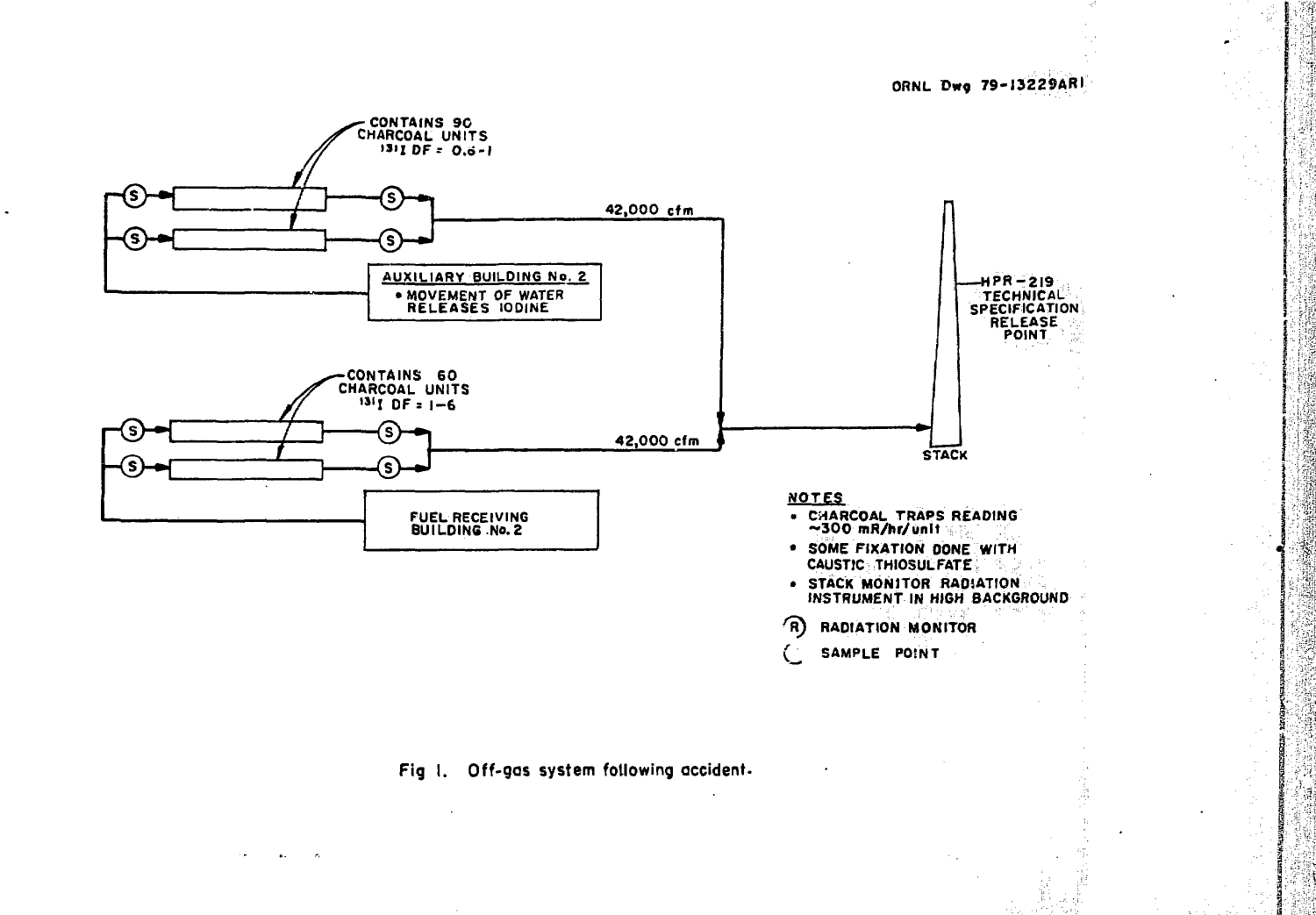#### **ORNL Dw9 79-13230A**

 $\frac{1}{\sqrt{2}}$ 

ii.<br>N



 $\binom{R}{k}$ **RADIATION MONITOR SAMPLE POINT**

**Fig 2 . Off-gos system modifications.**

 $\sim$  $\mathcal{F}_{\mathcal{F},\mathcal{F},\mathcal{F}}$ 

**Seguinea Lin** 

 $\frac{d}{dx}$ 

T.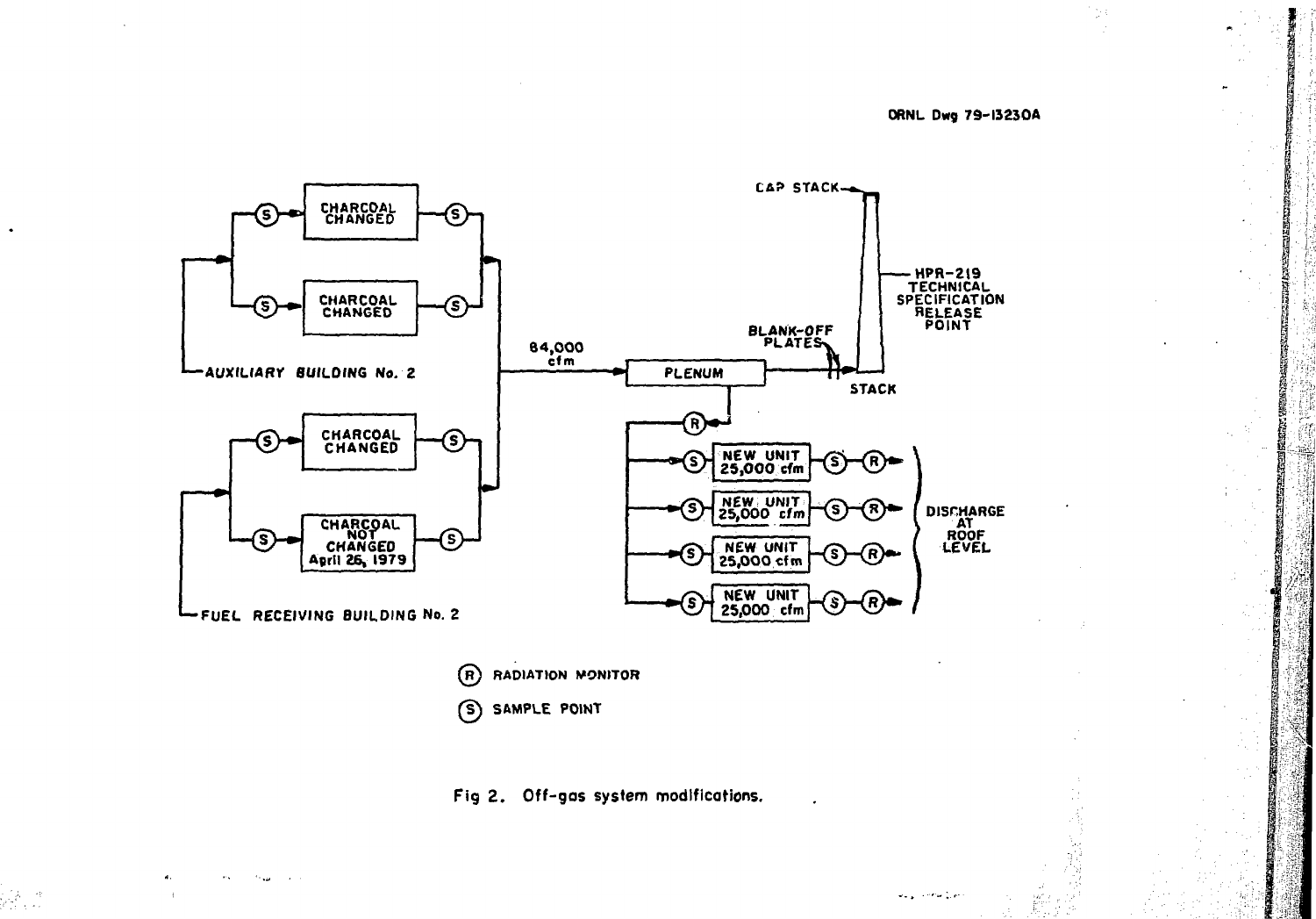ORNL Dwg 79-13231R3



Fig. 3. Release of <sup>131</sup>I.

الموارقة فللمراكبين  $\sim 13\,\mu$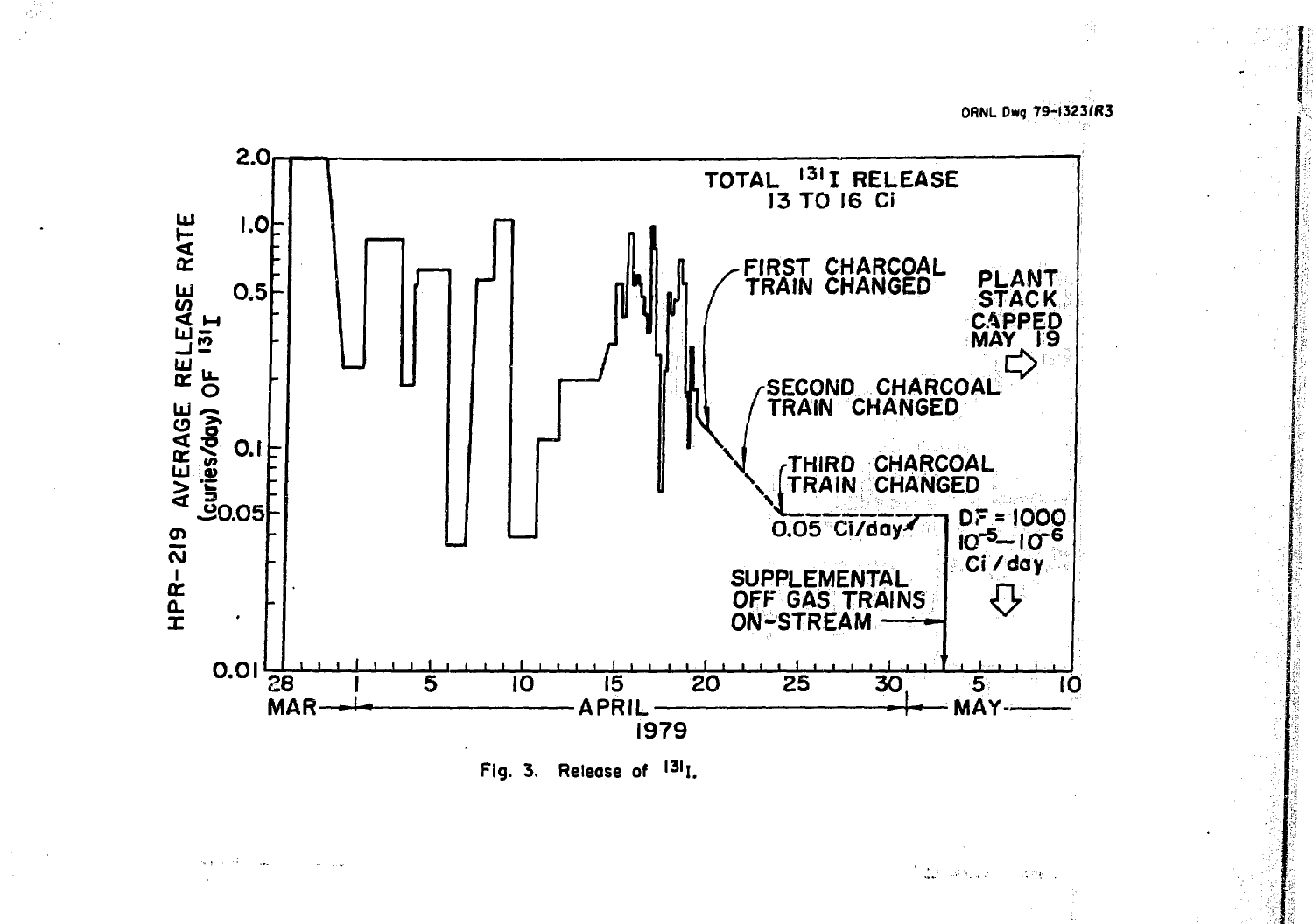As of April 1980, a total of 44,000 to 53,000 Ci of <sup>85</sup>Kr are present in the Containment Building which must be removed to permit cleanup of the reactor to proceed. Serious consideration of this problem has. been given to the various technologies which may be applicable, including (1) purging the reactor building; (2) charcoal processing; and (5) selective absorption. In a recently issued NRC environmental assessment,  $3$  it was concluded that purging the  $85$ Kr from the system is the most expeditious method for removal. It also results in the greatest environmental impact in terms of public dosage during normal operations, even though such doses are well within the established regulations. The other technical alternatives, recognizable chemical engineering unit operations, would take much longer to implement and would also require long-term storage of large quantities of charcoal containing <sup>85</sup>Kr or long-term sotrage of pressurized gas in piping and vessels. Inherent in these storage methods is the risk of subsequent accidental releases of krypton due to the failure of the storage containers or operator **of krypton due to the failure of the storage containers or operator**

**error.** cess represents an interesting challenge to chemical engineers, and proposals have been made to DOE to use this process as a mobile radwaste off-gas treatment system for emergency application. From a personal point of view, I believe that the development of this process (originally for the reprocessing of spent reactor fuels) through **cess (originally for the reprocessing of spent reactor fuels) through**

 $\overline{9}$ 

**-V-**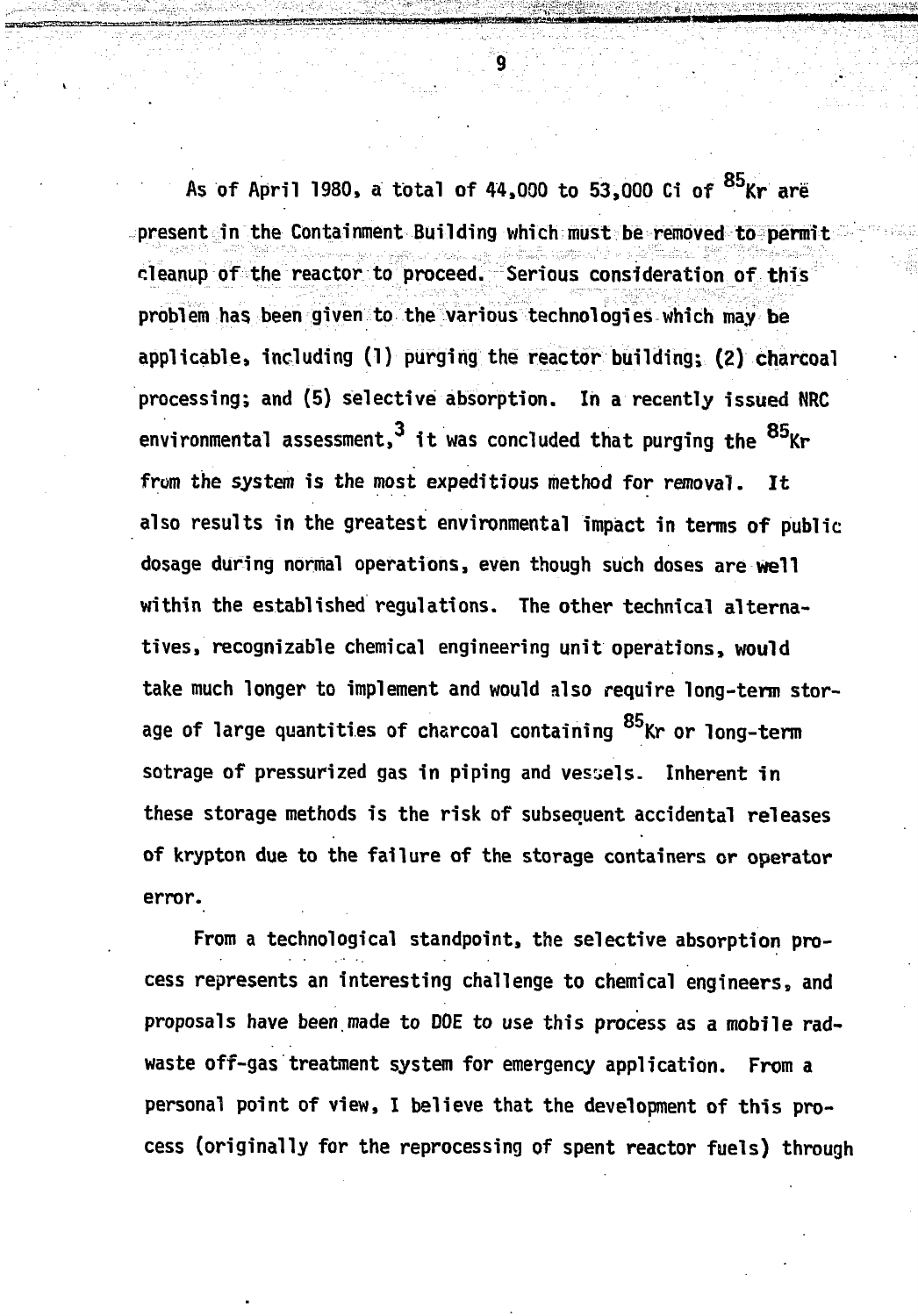**the stage of theoretical unit operation and subsequent pilot-plant operation is an excellent example of chemical engineering. , Dr. M. J. Stephenson of the Union Carbide Nuclear Enrichment Technology Division will present a paper later in this session outlining the applicability.**

### **Control of Liquid Effluents**

**As is well known, large volume of contaminated water were produced from the TMI accident, largely as the result of the release of fission products to the reactor primary loop and the subsequent release of this liquid to the containment and the auxiliary build**ings. The problem of water handling<sup>4</sup> was one of primary concern **during the early critical stages of the emergency; however, flowsheet development for processes to be used for the decontamination of this water still remains an item of concern 1 year following the incident. Again, as was the case in the treatment of off-gases, some background relative to the status of the water at the time of the accident is necessary in order to fully appreciate the role of the chemical engineer.**

**Contaminated water was continually being generated at TMI following the accident because of leakage through pump seals, flushing of sampling systems, and flushing of contaminated floor areas. The major concern relative to this water was that the quantity which**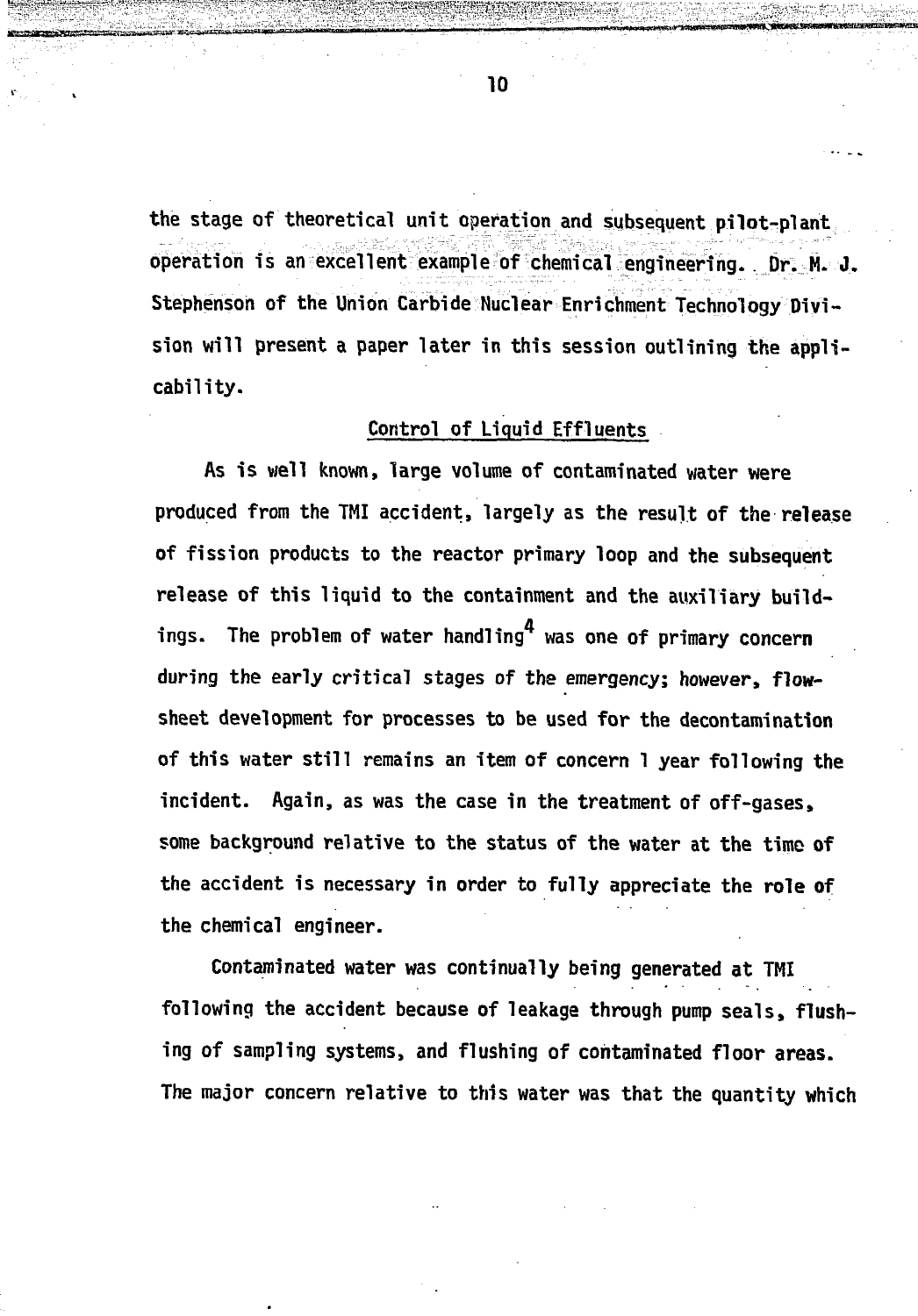could be accumulated might exceed the storage capacity. There was also concern that the water level in the Containment Building might rise high enough to render inoperative some vital instruments. The eventual need to treat all the liquids, including the primary coolant and all decontamination solutions, was considered throughout the planning for water handling.

The status of the liquid handling systems as of April 1, 1979, is shown in Fig. 4. The locations of pertinent areas are designated in Fig. 5. The primary reactor coolant loop contained 87,000 gal of highly radioactive coolant with an <sup>131</sup>I inventory of **^6,000,000 Ci** In addition, the Reactor Containment Building was estimated to contain ~225,000 gal of water which had been contaminated by a large volume of the radioactive reactor coolant. Some instruments were inoperative, probably because they were submerged. The tanks in the Unit 2 Auxiliary Building were full, and floor areas had become flooded with water that had either overflowed or leaked from the tanks. Portions of this water were contaminated to varying degrees by water that had been transferred from the Containment Building sump during post-accident operations before the Containment Building was isolated. The Unit 2 Reactor Building went into containment M hr after the accident and has remained in this state ever since.

**11**

, - *~<* —'- r-.ru - r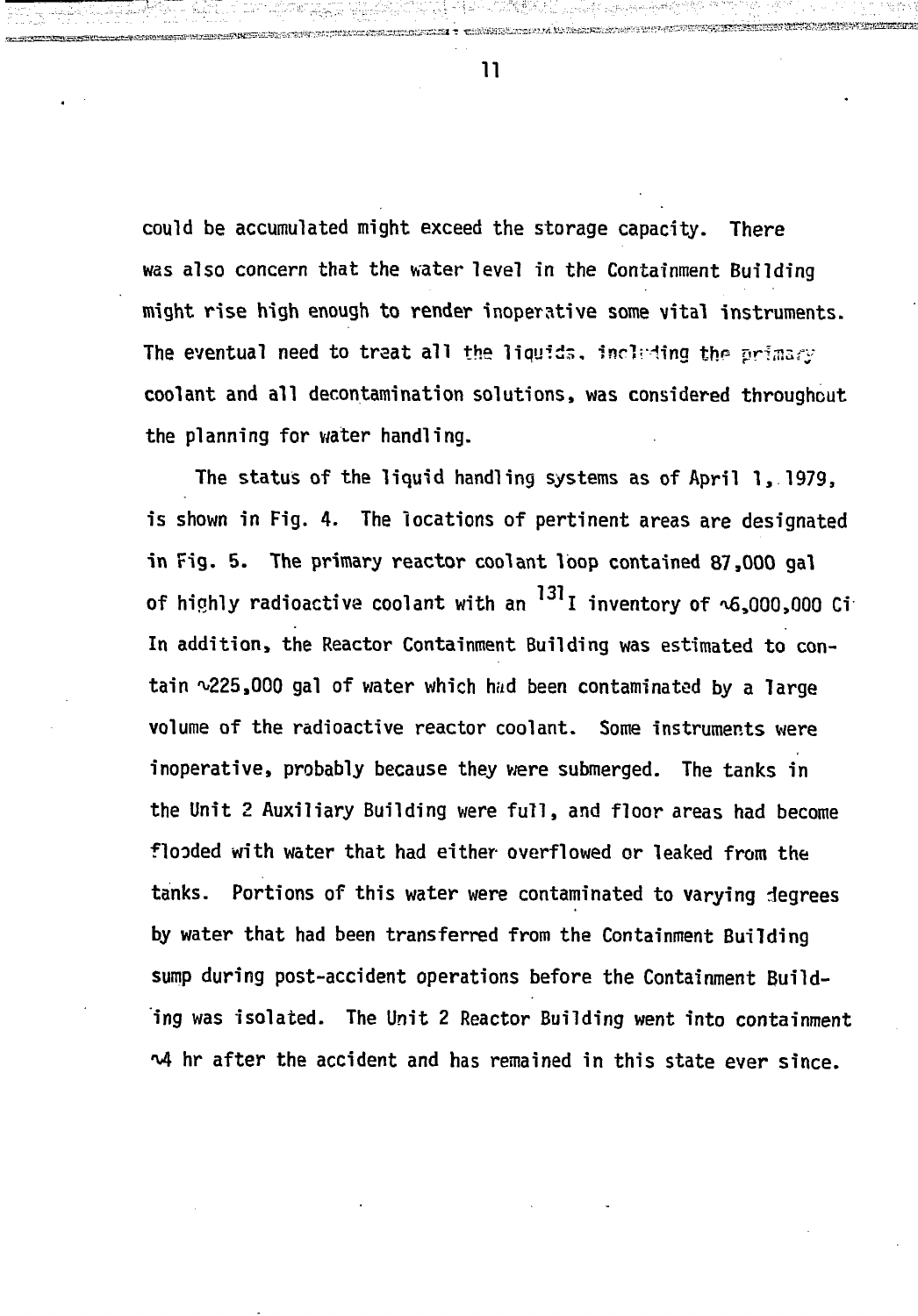ORNL Dwg 79-13232AR



Fig. 4. Status of liquid at TMI following the accident.

and called from a car of the me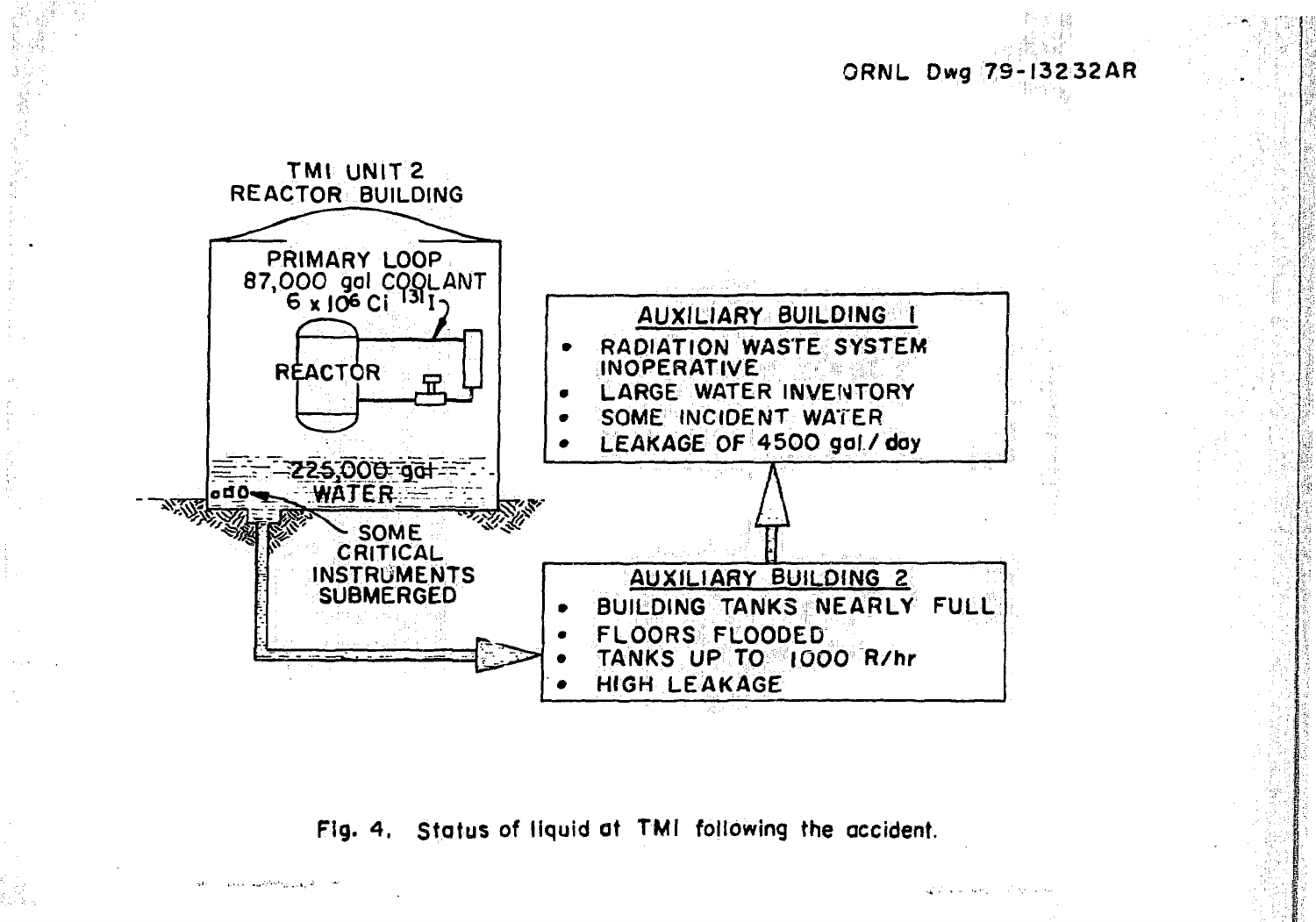ORNL Dwg 79-13233AR3

 $\mathbf{14.5}$  ,  $\mathbf{14.6}$  ,  $\mathbf{14.7}$ 



**Fig. 5.** Distribution of contaminated liquid

 $\chi$  and  $\chi$  of  $\chi$ 

 $\sim 1.1$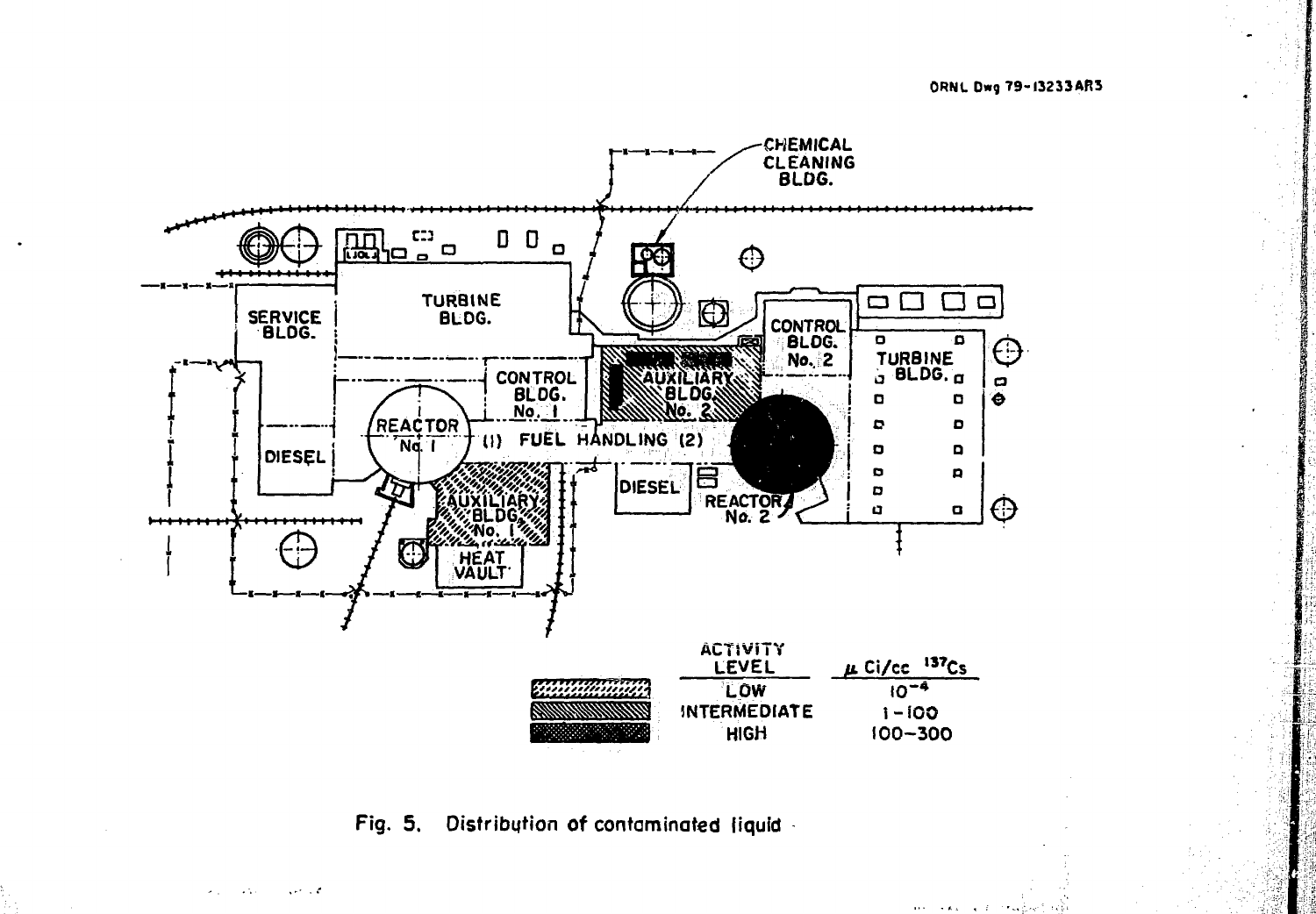**The Unit 1 Reactor, which had been shut down for refueling prior to the accident, was being brought up to operating temperature by the reactor coolant pump energy input prior to going critical. The available tankage within the Unit 1 Auxiliary Building was becoming filled with water due to normal operation.**

**None of the Unit 2 water could be treated. The Unit 2 reactor coolant letdown stream could not be treated because of mechanical problems in the Unit 2 reactor coolant letdown evaporator. The other liquid wastes originating in Unit 2 are normally treated in the Unit 1 miscellaneous waste evaporator; this evaporator, however, was out of service because a demineralizer bed was being changed. In any case, the transfer of Unit 2 post-event water to the Unit 1 Auxiliary Building was considered to be undesirable.**

**Water inventories in both auxiliary buildings were increasing. There was an urgent need for additional storage and/or water treatment facilities.**

#### **Low-acti vi ty-1eve! water**

**Low-activity-level water (LALW) was originally defined as all water from Unit 1 and any pre-event water, as confirmed by analysis, in Unit 2. However, when analysis of the Unit 1 water revealed that some Unit 2 post-event water had inadvertently been transferred into the Unit 1 Auxiliary Building vessels, the definition of LALW was** modified to include any water that had an <sup>131</sup>I activity of <0.1 µCi/ml **modified to include any water that had an I activity of <0.1 uCi/ml and contained no actinides.**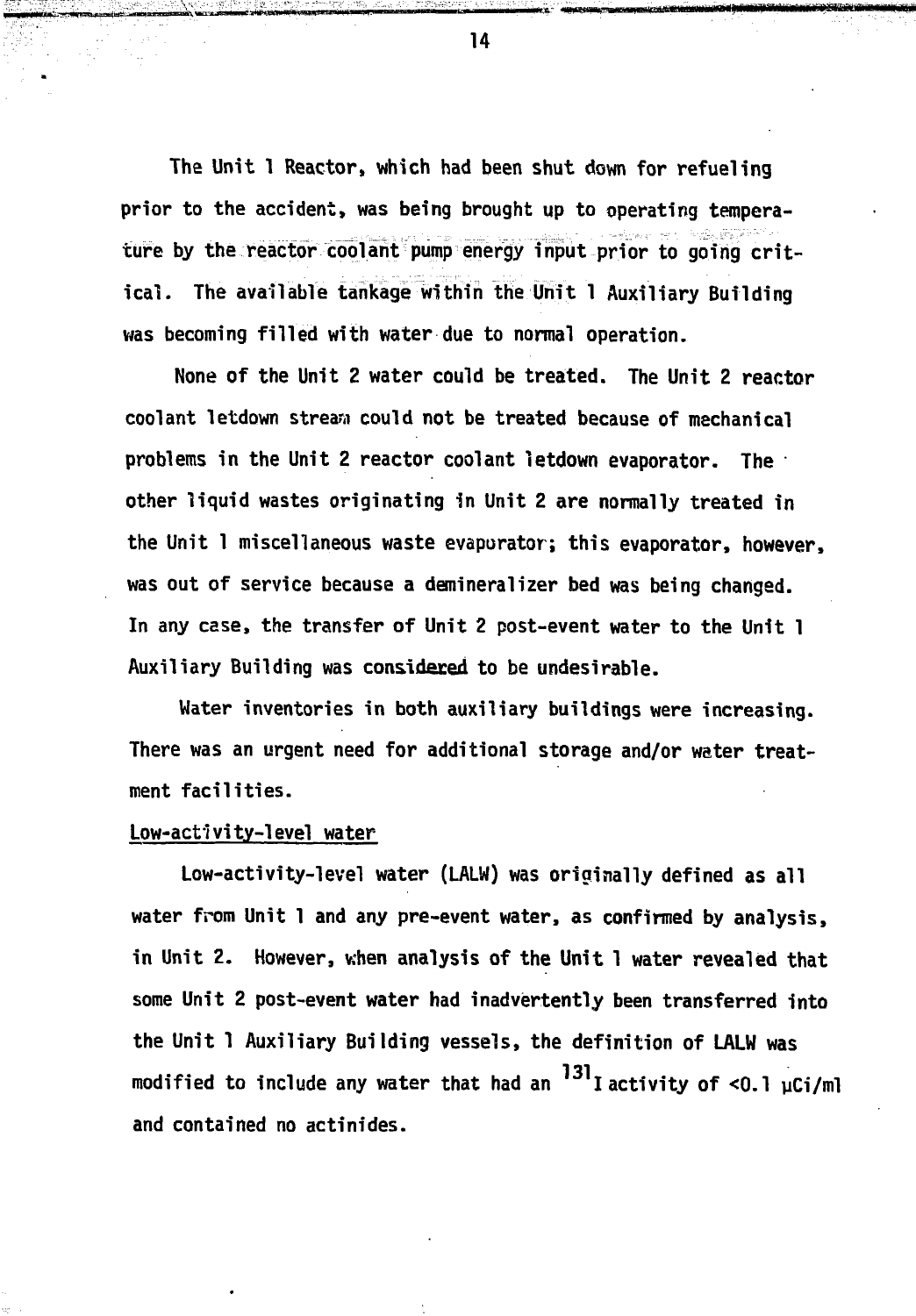A demineralizer system consisting of a filter followed by a mixer-bed demineralizer for activity removal was set up on the west side of the Unit 1 Fuel Handling Building to process Unit 1 LALW. This system was referred to as  $\mathbb{F}$  . in-I (i.d\*\*ally Cap-Gun I) because it was being operated by Capolupo & Gundal, Inc., a subsidiary of Epicor, Inc. Two 20,000-gal Haliburton tanks were available for the decontaminated water. The first-pass decontaminated water went into one Haliburton tank and was sampled. If the water had not been decontaminated sufficiently to permit release after one treatment cycle, the filter and mixed demineralizer beds were changed and a second decontamination run was made. The second-pass decontaminated water was routed to the second 20,000-gal Haliburton tank. Intermediate-activity-level water

Most of the tanks in the Unit 2 Auxiliary Building appeared to contain some post-accident water. This was verified by analysis of available samples of the tank solutions, which confirmed the presence of <sup>131</sup>I. Radiation readings generally ranged from low levels to a few hundred R/hr; however, the dose rates near the three reactor cooland bleed tanks exceeded 1000 R/hr. Thus, except for the water in the reactor coolant bleed tanks, all of the water in the Unit 2 Auxiliary Building tank was referred to as intermediate-activitylevel water (IALW). The total volume of IALW ranged from 150,000 to 200,000 gal.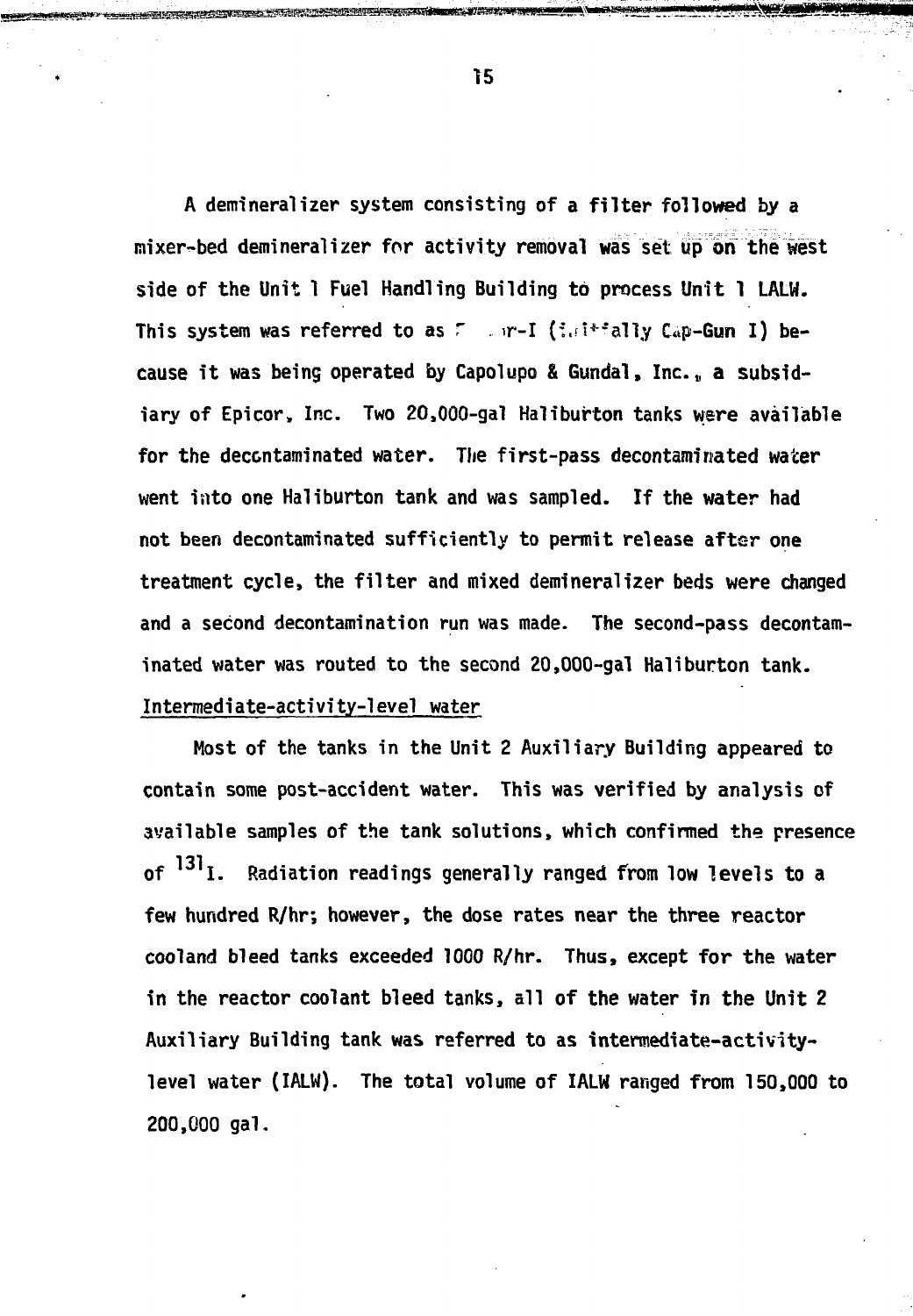It appeared that most of this water could be treated sufficiently using a modified version of the Epicor system to permit discharge to the Susquehanna River. A containment system would be required to prevent the release of radioiodine to the atmosphere, and additional shielding would be required for handling the loaded demineralized beds. Furthermore, such a processing system eculd later serve as a final process step (i.e. , a polishing step) for the high-activity-level water that would be subsequently treated.

A physical search of the Unit 2 facilities disclosed that the Chemical Cleaning Building could be used for housing a water treatment system. It not only met the space requirements but also contained two large tanks (one with a 90,000-gal capacity and the other with a 120,000-gal capacity) which could be used.

The system and equipment were collectively referred to as Epicor-II; the conceptual process flowsheet is shown in Fig. 6. The features that distinguished Epicor-II from Epicor-I were the containment provisions, the additional shielding of the loaded demineral izer beds, and the additiuial stage of demineralization provided by a second demineralizer bed in series. The Chemical Cleaning Building was sealed by spraying the interior surfaces with several layers of vinyl paint and securing some ventilation louvers. A 20-ton monorail crane was provided for remote handling of the loaded demineralizer beds; a remote control room was also included. All process equipment was vented to the building atmosphere through HEPA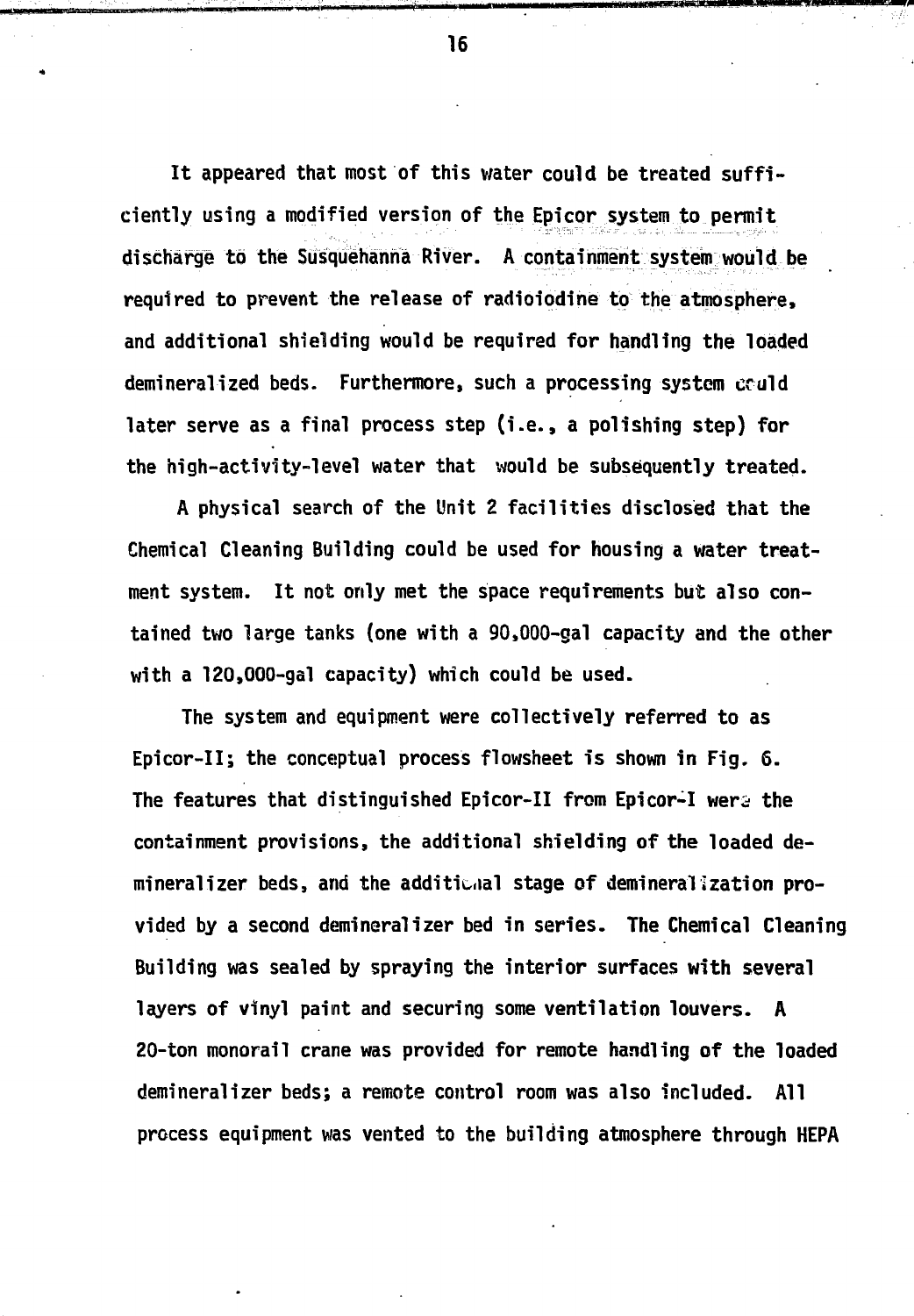

Fig. 6. Flow schematic of Epicor-II Processing system.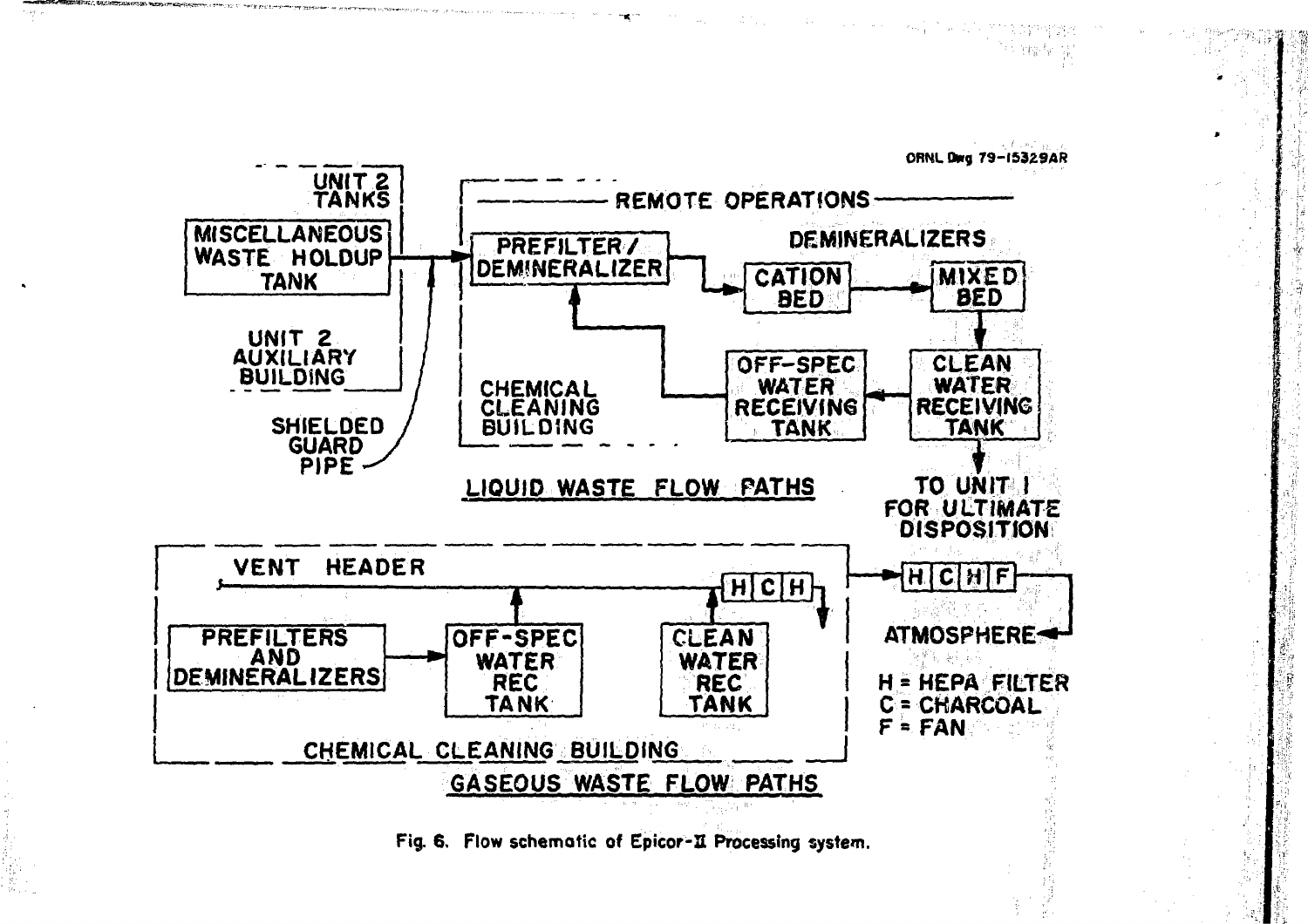**filters and a charcoal absorber, and the building was equipped with a 8000-cfm off-gas system.**

**High-activity-level water**

**The water in the Unit 2 primary reactor coolant loop and the Reactor Containment Building was collectively referred to as high**activity-level water (HALW). The total volume of HALW is in excess **of 0.6 x 10 gal. Its outstanding characteristic with regard to** 131 **treatment (or even transfer) was the very high I concentration, which was estimated to be of the order of 10 uCi/ml. Radiochemical** engineers recommended strongly that every effort be made to avoid **disturbing any HALW until the radioiodine had been allowed to decay. Figure 7 shows the decay curves, based on an analysis of the primary coolant, for the radioactive nuclides that are of greatest concern in regard to treating that solution. It was realized, of course, that there could be overriding reasons for moving some solution, such as ensuring the continued operability of instruments that were vital to monitoring or controlling the status of the damaged reactor.**

**The problems of HALW processing were addressed early in the emergency by chemical engineers working with senior flowsheet and analytical chemists. A. simplified schematic flowsheet is presented in Fig. 8 of the process under consideration for the treatment of HALW solution. This work has been continued throughout the past**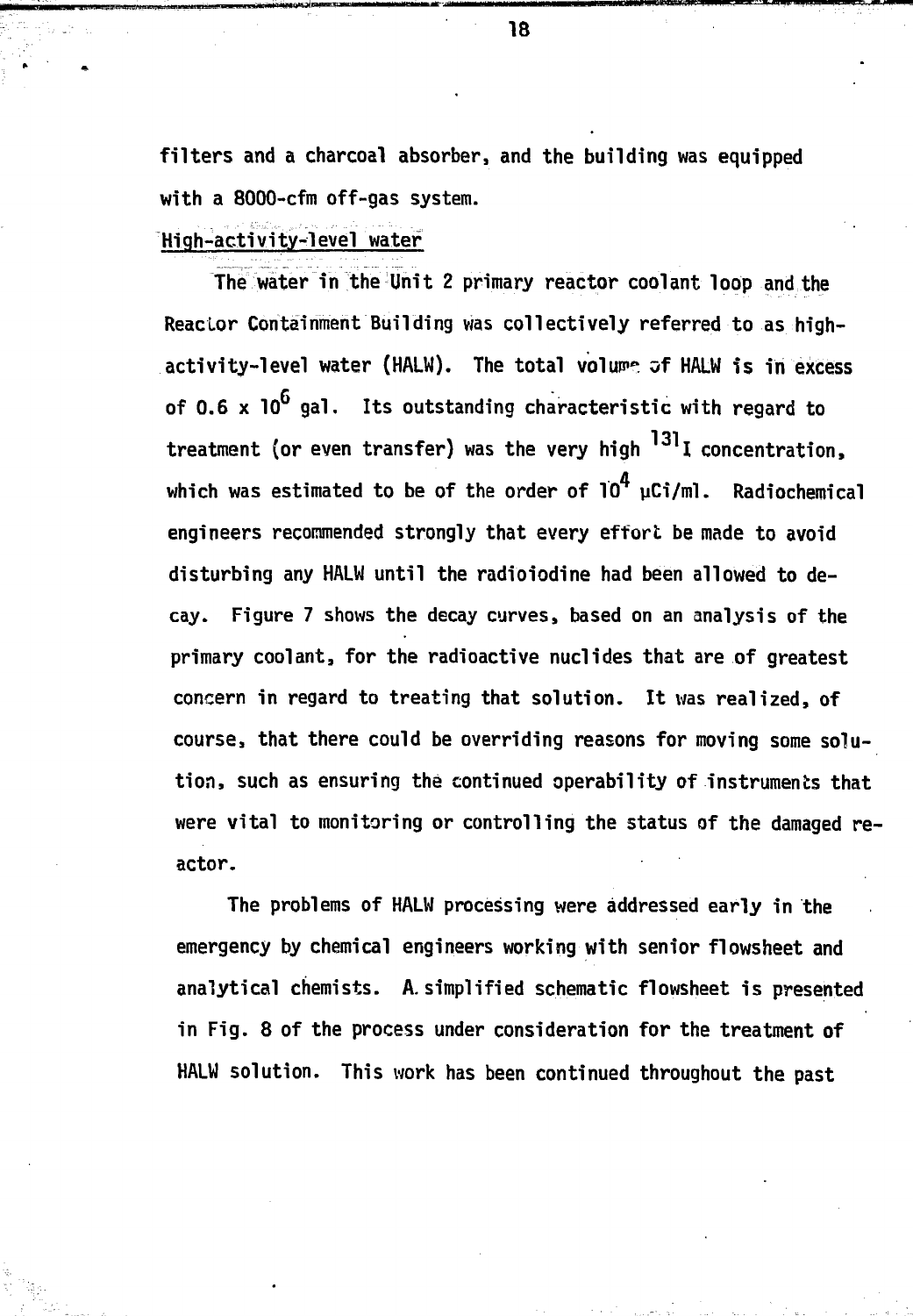**ORNL Dwg 79H3239AR**

医子宫神经节



**Rg. 7. Fission product decay in the TMI-2 primary toop.**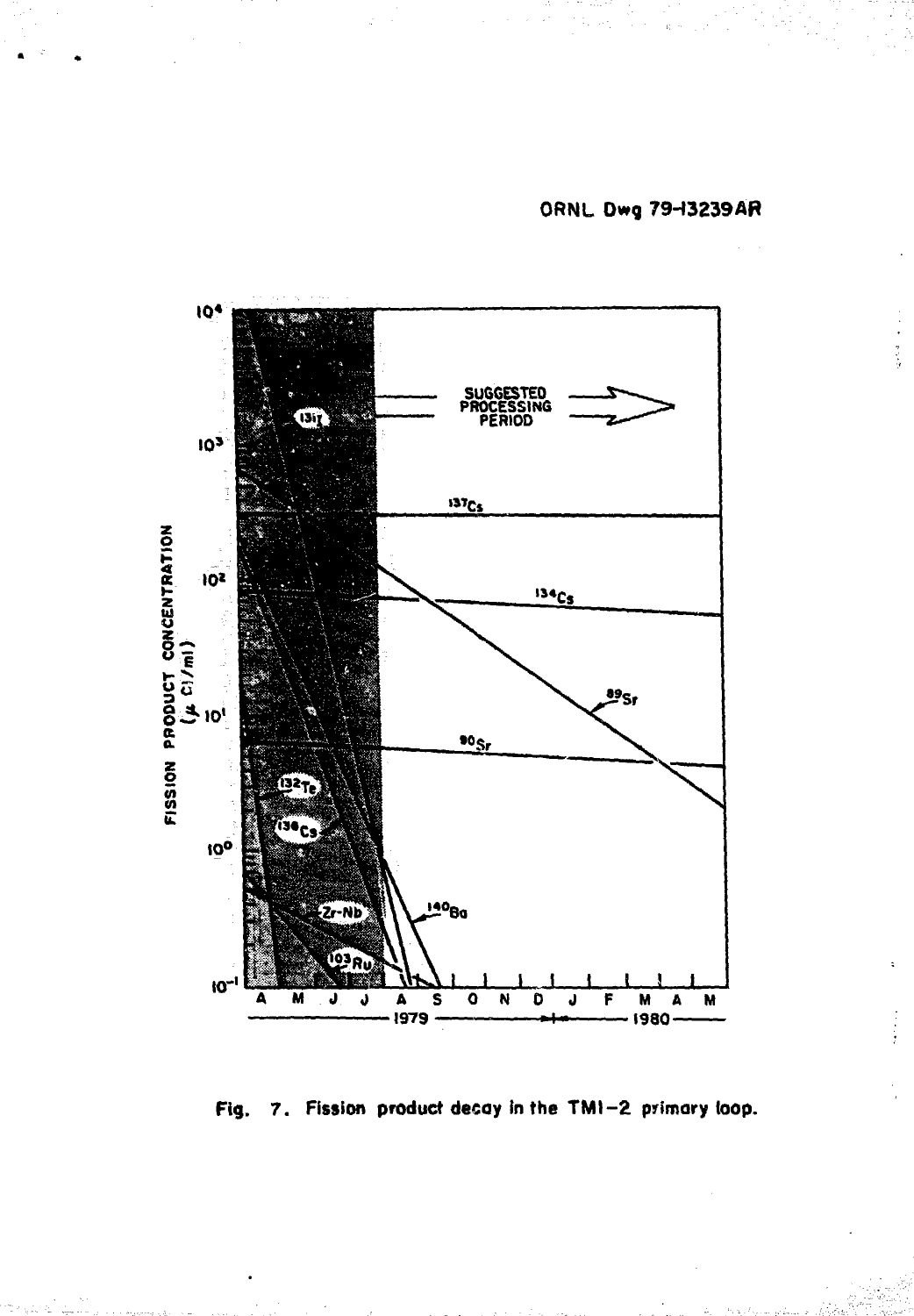

ORNL Dwg 80-10561

Fig. 8. SDS FLOWSHEET

 $\mathcal{A}$  , and  $\mathcal{A}$  $\mathcal{R} \sim \mathcal{R}_{\rm eff}$  . **Contractor** 

 $\alpha$  for a second  $\alpha$ 

缶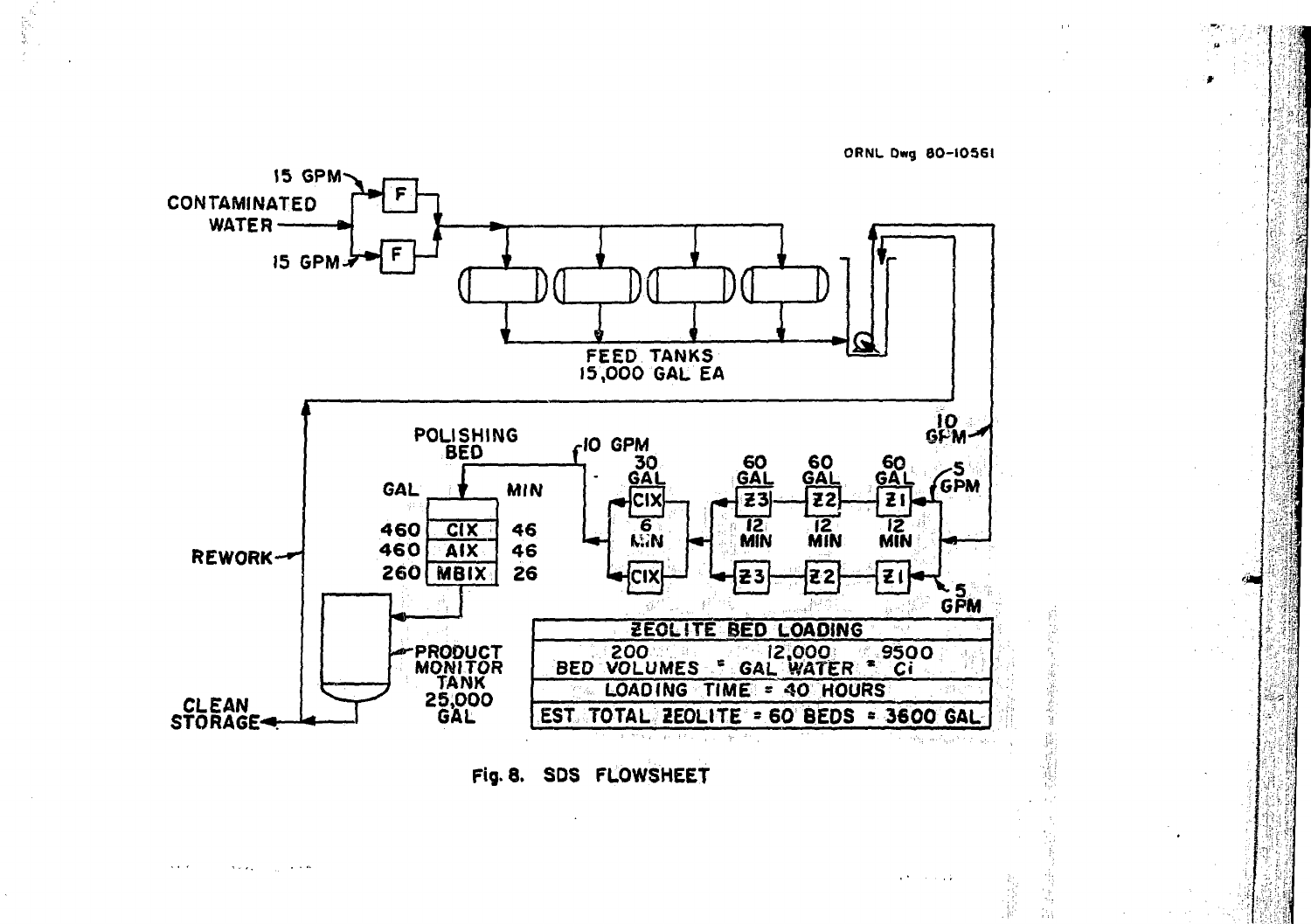year. Studies in this area will be reported in this symposium by E. D. Collins.<sup>5</sup> Basically, the work consisted creations and some and

- 1. Providing conceptual engineering guidance for additional storage space of water from the Containment Building. There was considerable concern that the water level in the Containment Building might rise high enough to preclude operation of some instruments that were vital to monitoring and controlling the reactor.
- 2. Investigating and locating an evaporator to reduce the volume of contaminated water. It was presumed that the condensate would be sufficiently decontaminated to permit its discharge either directly or following subsequent treatment with the Epicor-I or Epicor-II system.
- 3. Providing assistance, including experimental work, in the development of ion exchange process flowsheets for the treatment of HALW.
- 4. Conducting an engineering study of an alternative process for HALW treatment.
- 5. Verifying the flowsheet finally selected and designed by Chem Nuclear Systems, Inc., and the Allied-General Nuclear Services using actual TMI water.

It is obvious from the foregoing discussion that the attention of chemical engineers will be required in the treatment of water resulting from an accident. An interesting proposal has been made to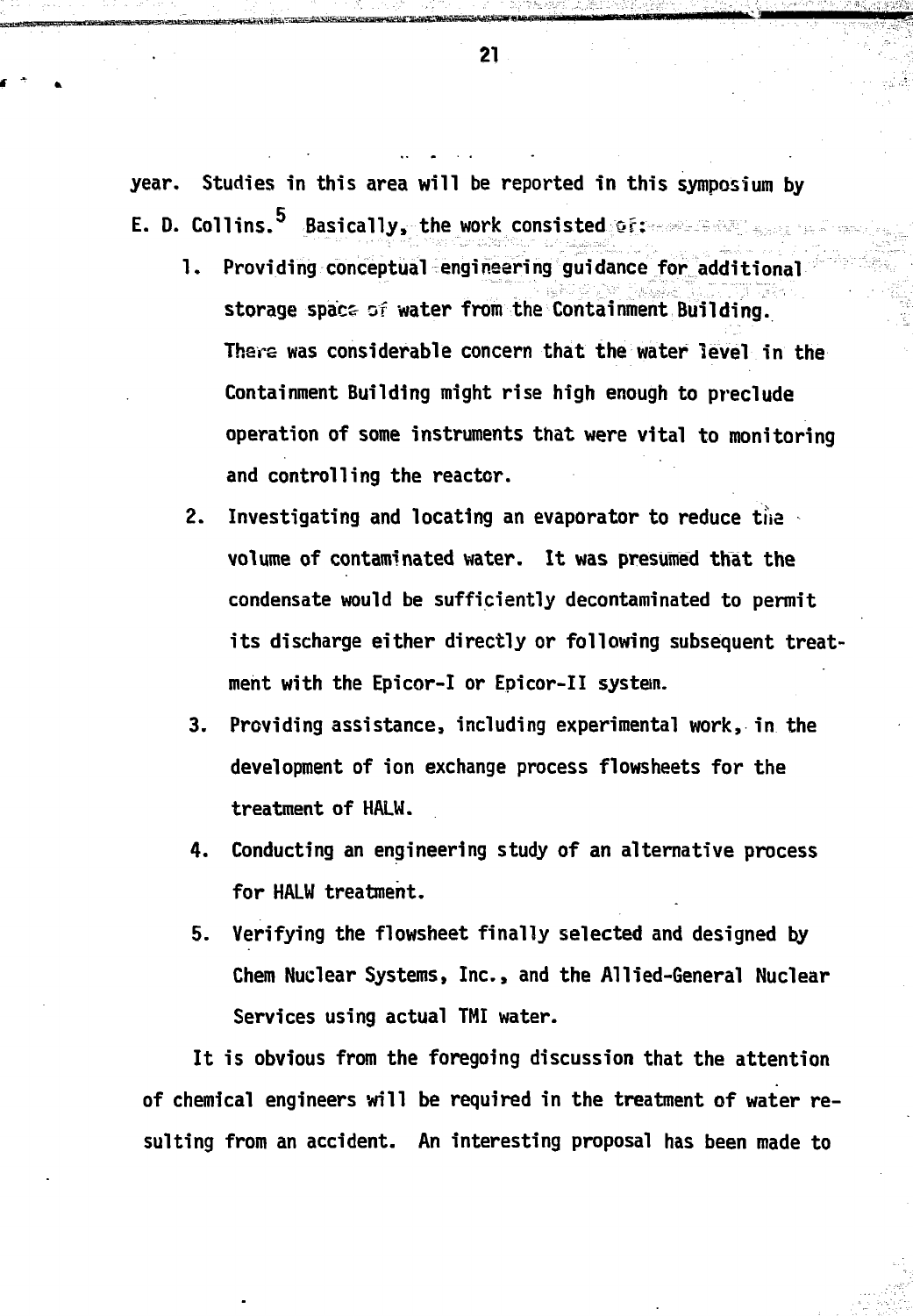DOE to provide a mobile liquid radwaste system capable of handling the large quantities of water that are generated in an emergency. One such proposal will be discussed by J. W. Snider later on in this symposium.

22

# Post-Accident Sampling

In addition to the control of effluents, a considerable amount of work is required to provide adequate sampling and analytical services to a damaged reactor. Work of this nature has been recognized by several utility companies in an effort to comply with a recent series of NRC requirements which were formulated as a result of the "lessons learned" at TMI. This subject will also be presented' in this symposium by G. E. German of the Tennessee Valley Authority (TVA) and W. J. Armento of ORNL.

# Conclusions

From the foregoing background on the experiences gained from the on-site experience at TMI, it is apparent that the role of chemical engineers should increase in order for the nuclear option to proceed in a safe and efficient fashion. It is also obvious that as the results of the reports investigating the causes and effects of the accident come to light and attempts to backfit system designs to prevent a recurrence are studied, more technical demands will be placed on the profession.